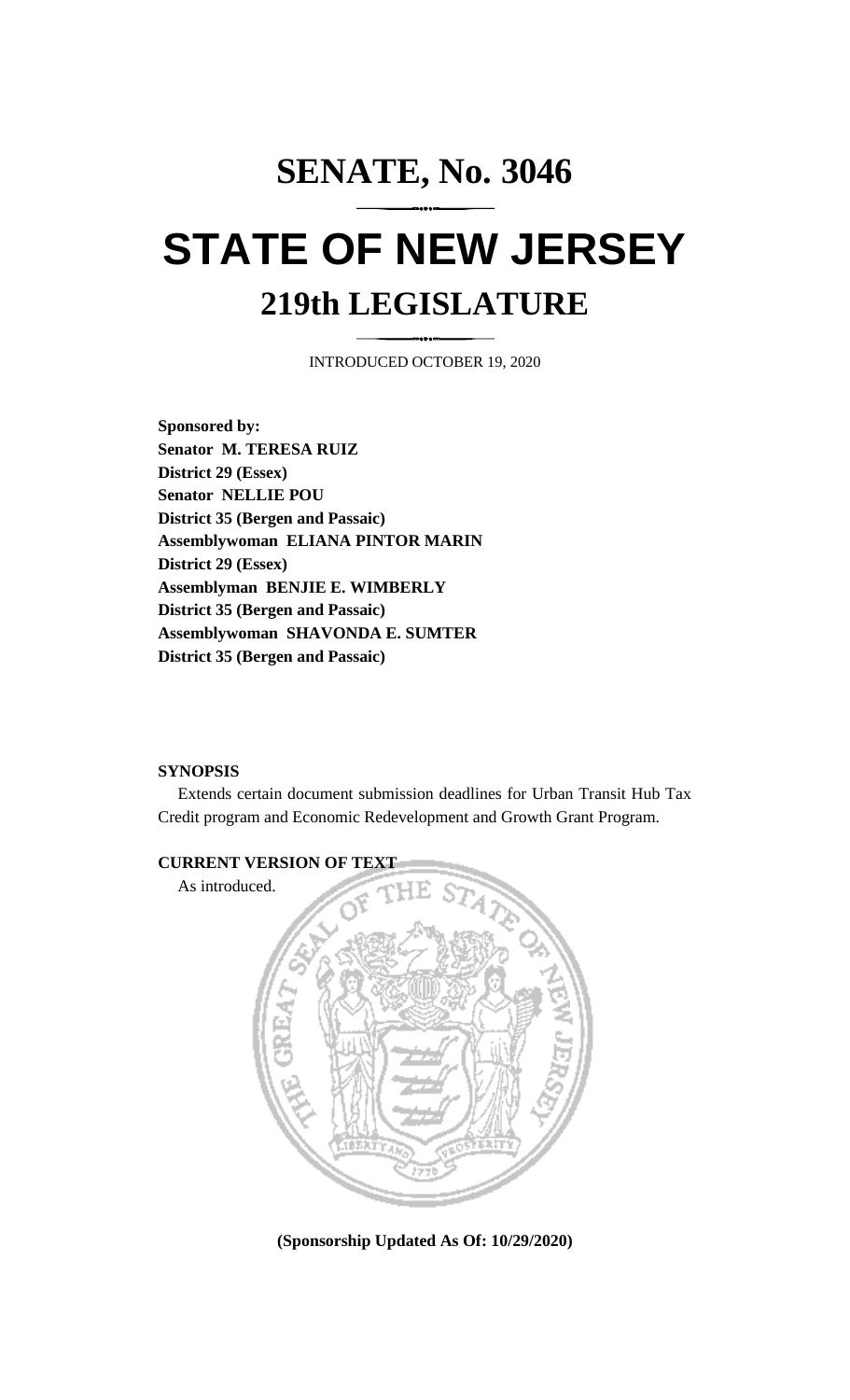**AN ACT** extending certain document submission deadlines for business tax credit programs, and amending P.L.2007, c.346 and P.L.2009, c.90.

 **BE IT ENACTED** *by the Senate and General Assembly of the State of New Jersey:*

 1. Section 3 of P.L.2007, c.346 (C.34:1B-209) is amended to read as follows:

 3. a. (1) A business, upon application to and approval from the authority, shall be allowed a credit of 100 percent of its capital investment, made after the effective date of P.L.2007, c.346 (C.34:1B-207 et seq.) but prior to its submission of documentation pursuant to subsection c. of this section, in a qualified business facility within an eligible municipality, pursuant to the restrictions and requirements of this section. To be eligible for any tax credits authorized under this section, a business shall demonstrate to the authority, at the time of application, that the State's financial support of the proposed capital investment in a qualified business facility will yield a net positive benefit to both the State and the eligible municipality. The value of all credits approved by the authority pursuant to P.L.2007, c.346 (C.34:1B-207 et seq.) shall not exceed \$1,750,000,000, except as may be increased by the authority as set 24 forth in paragraph (5) of subsection a. of <u>section 35 of</u> P.L.2009, c.90 (C.34:1B-209.3) and section 6 of P.L.2010, c.57 (C.34:1B-209.4).

 (2) A business, other than a tenant eligible pursuant to paragraph (3) of this subsection, shall make or acquire capital investments totaling not less than \$50,000,000 in a qualified business facility, at which the business shall employ not fewer than 250 full-time employees to be eligible for a credit under this section. A business that acquires a qualified business facility shall also be deemed to have acquired the capital investment made or acquired by the seller.

 (3) A business that is a tenant in a qualified business facility, the owner of which has made or acquired capital investments in the facility totaling not less than \$50,000,000, shall occupy a leased area of the qualified business facility that represents at least \$17,500,000 of the capital investment in the facility at which the tenant business and up to two other tenants in the qualified business facility shall employ not fewer than 250 full-time employees in the aggregate to be eligible for a credit under this section. The amount of capital investment in a facility that a leased area represents shall be equal to that percentage of the owner's total capital investment in the facility that the percentage of net leasable area leased by the tenant is of the total net leasable area of the qualified business facility. Capital investments made by a tenant shall be deemed to be included in the

**Matter underlined thus is new matter.**

**EXPLANATION – Matter enclosed in bold-faced brackets [thus] in the above bill is not enacted and is intended to be omitted in the law.**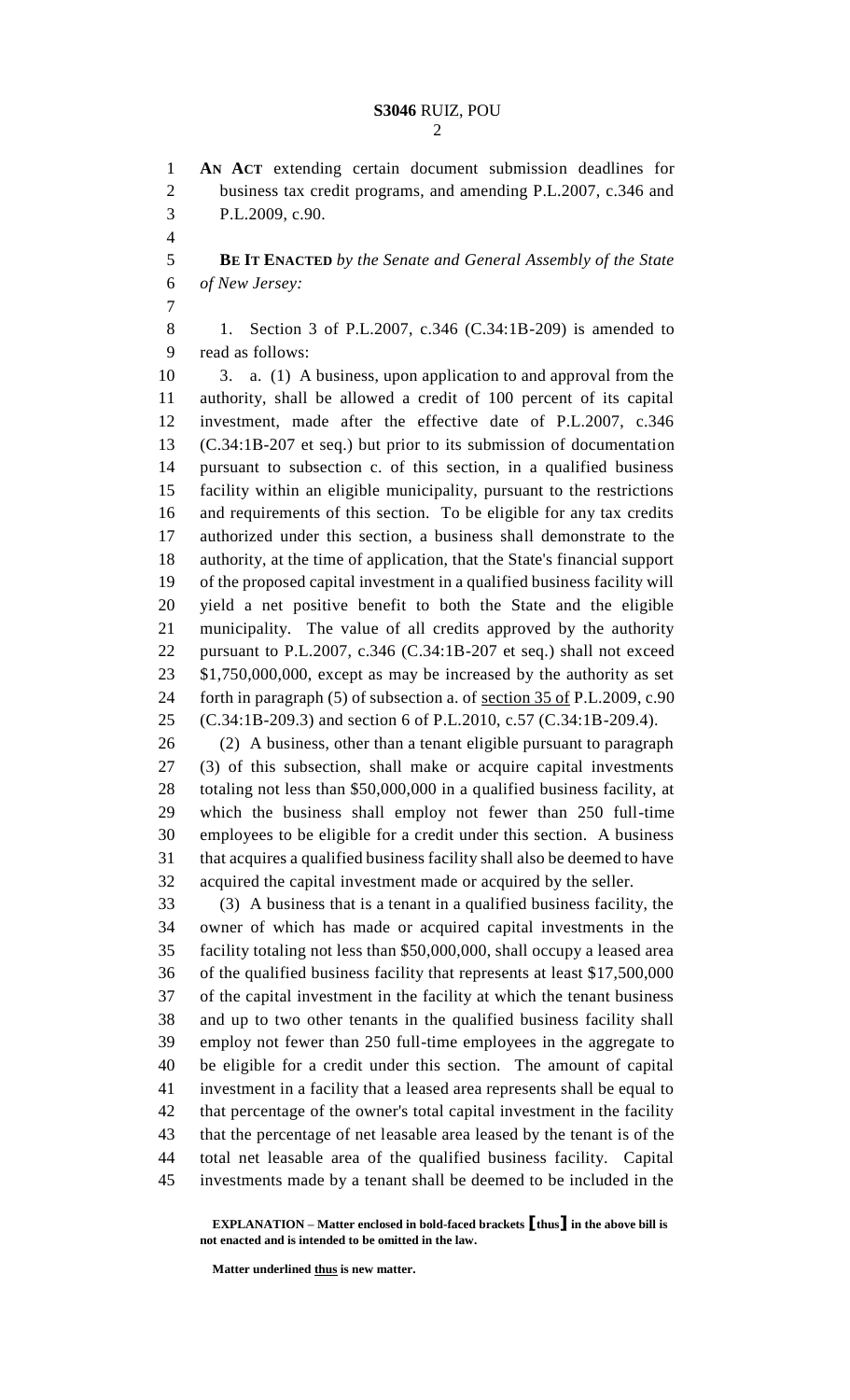calculation of the capital investment made or acquired by the owner, but only to the extent necessary to meet the owner's minimum capital investment of \$50,000,000. Capital investments made by a tenant and not allocated to meet the owner's minimum capital investment threshold of \$50,000,000 shall be added to the amount of capital investment represented by the tenant's leased area in the qualified business facility.

 (4) A business shall not be allowed tax credits under this section if the business participates in a business employment incentive agreement, pursuant to P.L.1996, c.26 (C.34:1B-124 et seq.), relating to the same capital and employees that qualify the business for this credit, or if the business receives assistance pursuant to P.L.1996, c.25 (C.34:1B-112 et seq.). A business that is allowed a tax credit under this section shall not be eligible for incentives authorized pursuant to P.L.2002, c.43 (C.52:27BBB-1 et al.). A business shall not qualify for a tax credit under this section, based upon its capital investment and the employment of full-time employees, if that capital investment or employment was the basis for which a grant was provided to the business pursuant to the "InvestNJ Business Grant Program Act," P.L.2008, c.112 (C.34:1B-237 et seq.).

 (5) Full-time employment for an accounting or a privilege period shall be determined as the average of the monthly full-time employment for the period.

 (6) The capital investment of the owner of a qualified business facility is that percentage of the capital investment made or acquired by the owner of the building that the percentage of net leasable area of the qualified business facility not leased to tenants is of the total net leasable area of the qualified business facility.

 (7) A business shall be allowed a tax credit of 100 percent of its capital investment, made after the effective date of P.L.2011, c.89 but prior to its submission of documentation pursuant to subsection c. of this section, in a qualified business facility that is part of a mixed use project, provided that (a) the qualified business facility represents at least \$17,500,000 of the total capital investment in the mixed use project, (b) the business employs not fewer than 250 full-time employees in the qualified business facility, and (c) the total capital investment in the mixed use project of which the qualified business facility is a part is not less than \$50,000,000. The allowance of credits under this paragraph shall be subject to the restrictions and requirements, to the extent that those are not inconsistent with the provisions of this paragraph, set forth in paragraphs (1) through (6) of this subsection, including, but not limited to, the requirement that the business shall demonstrate to the authority, at the time of application, that the State's financial support of the proposed capital investment in a qualified business facility will yield a net positive benefit to both the State and the eligible municipality.

 (8) In determining whether a proposed capital investment will yield a net positive benefit, the authority shall not consider the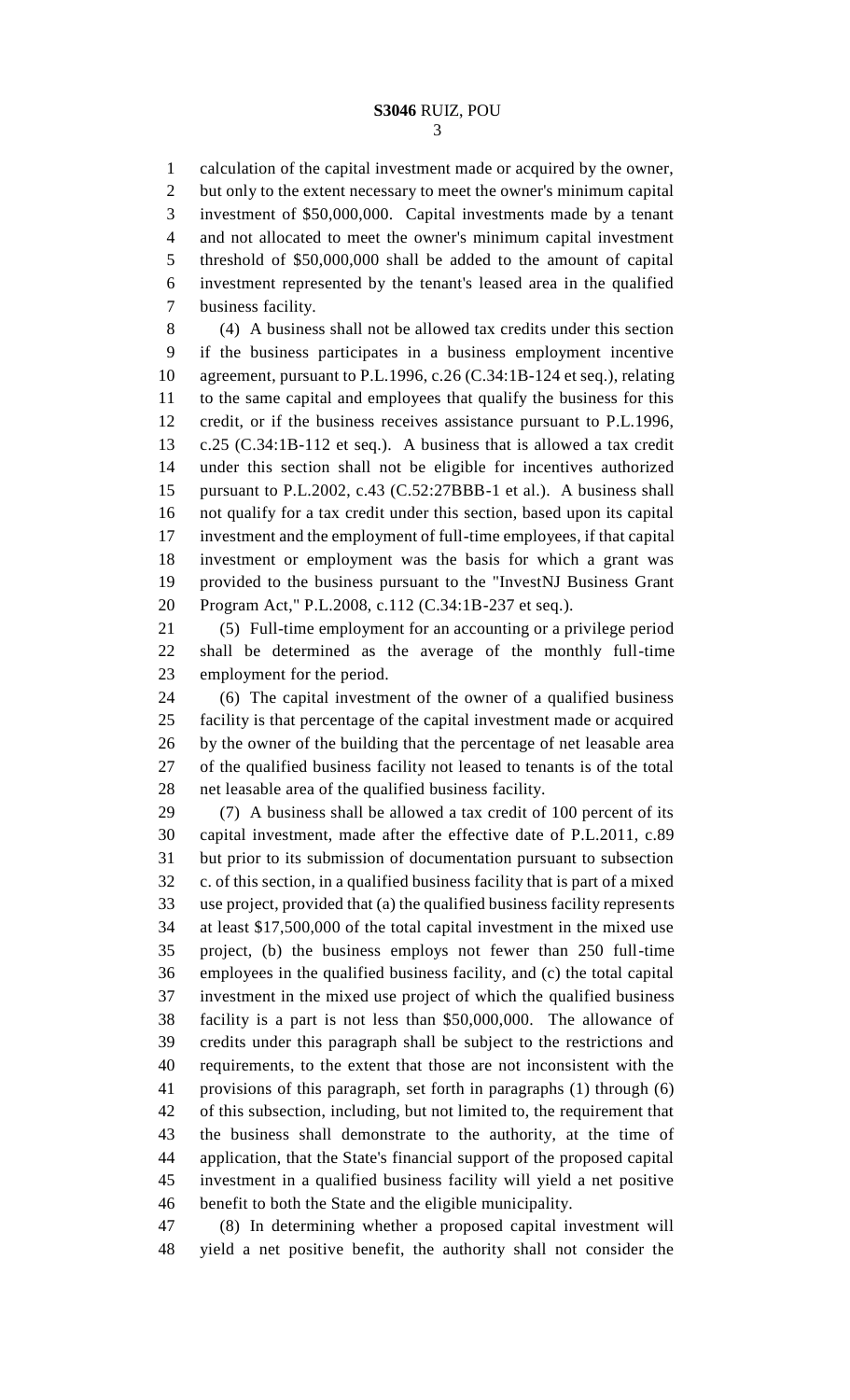transfer of an existing job from one location in the State to another location in the State as the creation of a new job, unless (a) the business proposes to transfer existing jobs to a municipality in the State as part of a consolidation of business operations from two or more other locations that are not in the same municipality whether in-State or out-of-State, or (b) the business's chief executive officer, or equivalent officer, submits a certification to the authority indicating that the existing jobs are at risk of leaving the State and that the business's chief executive officer, or equivalent officer, has reviewed the information submitted to the authority and that the representations contained therein are accurate, and the business intends to employ not fewer than 500 full-time employees in the qualified business facility. In the event that this certification by the business's chief executive officer, or equivalent officer, is found to be willfully false, the authority may revoke any award of tax credits in their entirety, which revocation shall be in addition to any other criminal or civil penalties that the business and the officer may be subject to. When considering an application involving intra-State job transfers, the authority shall require the company to submit the following information as part of its application: a full economic analysis of all locations under consideration by the company; all lease agreements, ownership documents, or substantially similar documentation for the business's current in-State locations; and all lease agreements, ownership documents, or substantially similar documentation for the potential out-of-State location alternatives, to the extent they exist. Based on this information, and any other information deemed relevant by the authority, the authority shall independently verify and confirm, by way of making a factual finding by separate vote of the authority's board, the business's assertion that the jobs are actually at risk of leaving the State, before a business may be awarded any tax credits under this section.

 b. (1) If applications under this section have been received by the authority prior to the effective date of the "New Jersey Economic Opportunity Act of 2013," P.L.2013, c.161 (C.52:27D-489p et al.), then, to the extent that there remains sufficient financial authorization for the award of a tax credit, the authority is authorized to consider those applications and to make awards of tax credits to eligible applicants, provided that the authority shall take final action on those applications no later than December 31, 2013.

 (2) A business shall apply for the credit under this section prior to the effective date of the "New Jersey Economic Opportunity Act of 2013," P.L.2013, c.161 (C.52:27D-489p et al.), and shall submit its documentation for approval of its credit amount no later than **[**April 26, 2021**]** December 31, 2023.

 (3) If a business has submitted an application under this section and that application has not been approved for any reason, the lack of approval shall not serve to prejudice in any way the consideration of a new application as may be submitted for the qualified business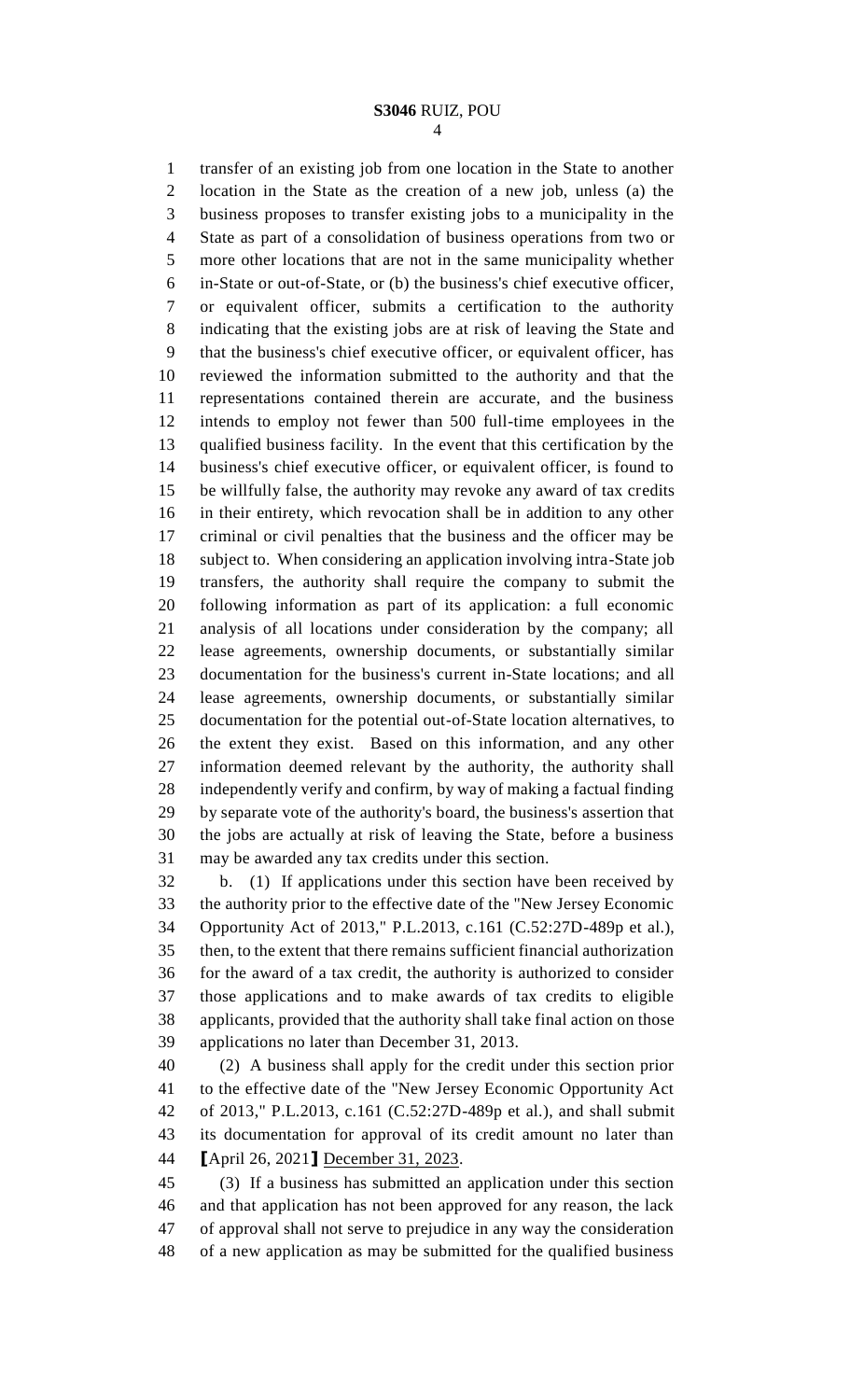facility for the provision of incentives offered pursuant to the "New Jersey Economic Opportunity Act of 2013," P.L.2013, c.161 (C.52:27D-489p et al.).

 (4) Tax credits awarded pursuant to P.L.2007, c.346 (C.34:1B- 207 et seq.) for applications submitted to and approved by the authority prior to the effective date of the "New Jersey Economic Opportunity Act of 2013," P.L.2013, c.161 (C.52:27D-489p et al.), shall be administered by the authority in the manner established prior to that date.

 (5) With respect to an application received by the authority prior to the effective date of the "New Jersey Economic Opportunity Act of 2013," P.L.2013, c.161 (C.52:27D-489p et al.) for a qualified business facility that is located on or adjacent to the campus of an acute care medical facility, (a) the minimum number of full-time employees required for eligibility under the program may be employed by any number of tenants or other occupants of the facility, in the aggregate, and the initial satisfaction of the requirement following completion of the project shall be deemed to satisfy the employment requirements of the program in all respects, and (b) if the capital investment in the facility exceeds \$100,000,000, the determination of the net positive benefit yield shall be based on the benefits generated during a period of up to 30 years following the completion of the project, as determined by the authority.

 c. (1) The amount of credit allowed shall, except as otherwise provided, be equal to the capital investment made by the business, or the capital investment represented by the business's leased area, or area owned by the business as a condominium, and shall be taken over a 10-year period, at the rate of one-tenth of the total amount of the business's credit for each tax accounting or privilege period of the business, beginning with the tax period in which the business is first certified by the authority as having met the investment capital and 32 employment qualifications, subject to any reduction disqualification as provided by subsection d. of this section as determined by annual review by the authority. In conducting its annual review, the authority may require a business to submit any information determined by the authority to be necessary and relevant to its review.

 The credit amount for any tax period ending after **[**July 28, 2021**]** December 31, 2023 during which the documentation of a business's credit amount remains uncertified shall be forfeited, although credit amounts for the remainder of the years of the 10-year credit period shall remain available to it.

 The credit amount that may be taken for a tax period of the business that exceeds the final liabilities of the business for the tax period may be carried forward for use by the business in the next 20 successive tax periods, and shall expire thereafter, provided that the value of all credits approved by the authority against tax liabilities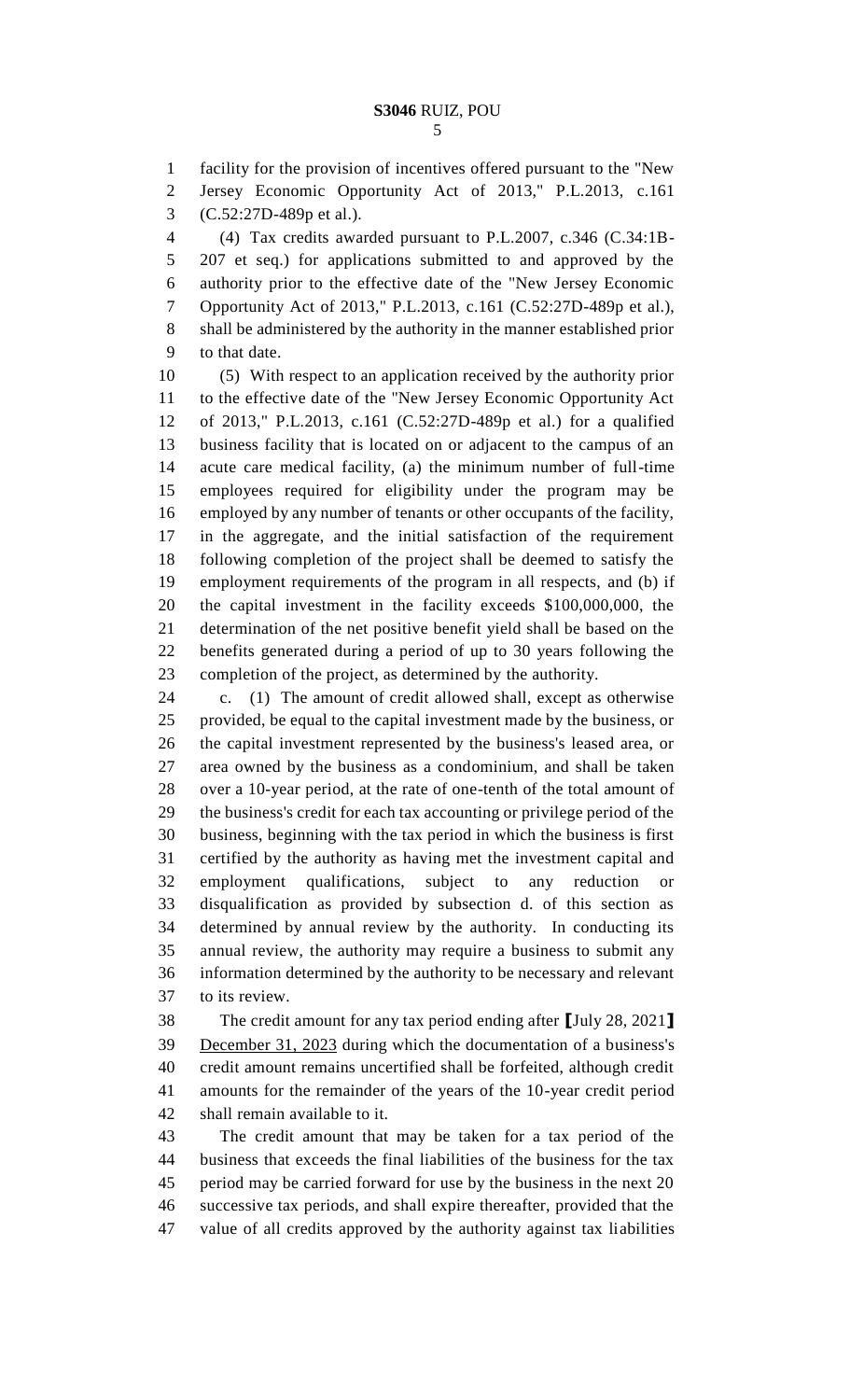pursuant to P.L.2007, c.346 (C.34:1B-207 et seq.) in any fiscal year shall not exceed \$260,000,000.

The amount of credit allowed for a tax period to a business that is

a tenant in a qualified business facility shall not exceed the business's

 total lease payments for occupancy of the qualified business facility for the tax period.

 (2) A business that is a partnership shall not be allowed a credit under this section directly, but the amount of credit of an owner of a business shall be determined by allocating to each owner of the partnership that proportion of the credit of the business that is equal to the owner of the partnership's share, whether or not distributed, of the total distributive income or gain of the partnership for its tax period ending within or at the end of the owner's tax period, or that proportion that is allocated by an agreement, if any, among the owners of the partnership that has been provided to the Director of the Division of Taxation in the Department of the Treasury by the time and accompanied by the additional information as the director may require.

 (3) The amount of credit allowed may be applied against the tax liability otherwise due pursuant to section 5 of P.L.1945, c.162 (C.54:10A-5), pursuant to sections 2 and 3 of P.L.1945, c.132 (C.54:18A-2 and C.54:18A-3), pursuant to section 1 of P.L.1950, c.231 (C.17:32-15), or pursuant to N.J.S.17B:23-5.

 d. (1) If, in any tax period, fewer than 200 full-time employees of the business at the qualified business facility are employed in new full-time positions, the amount of the credit otherwise determined pursuant to final calculation of the award of tax credits pursuant to subsection c. of this section shall be reduced by 20 percent for that tax period and each subsequent tax period until the first period for which documentation demonstrating the restoration of the 200 full- time employees employed in new full-time positions at the qualified business facility has been reviewed and approved by the authority, for which tax period and each subsequent tax period the full amount of the credit shall be allowed; provided, however, that for businesses applying before January 1, 2010, there shall be no reduction if a business relocates to an urban transit hub from another location or other locations in the same municipality. For the purposes of this paragraph, a "new full-time position" means a position created by the business at the qualified business facility that did not previously exist in this State.

 (2) If, in any tax period, the business reduces the total number of full-time employees in its Statewide workforce by more than 20 percent from the number of full-time employees in its Statewide workforce in the last tax accounting or privilege period prior to the credit amount approval under subsection a. of this section, then the business shall forfeit its credit amount for that tax period and each subsequent tax period, until the first tax period for which documentation demonstrating the restoration of the business's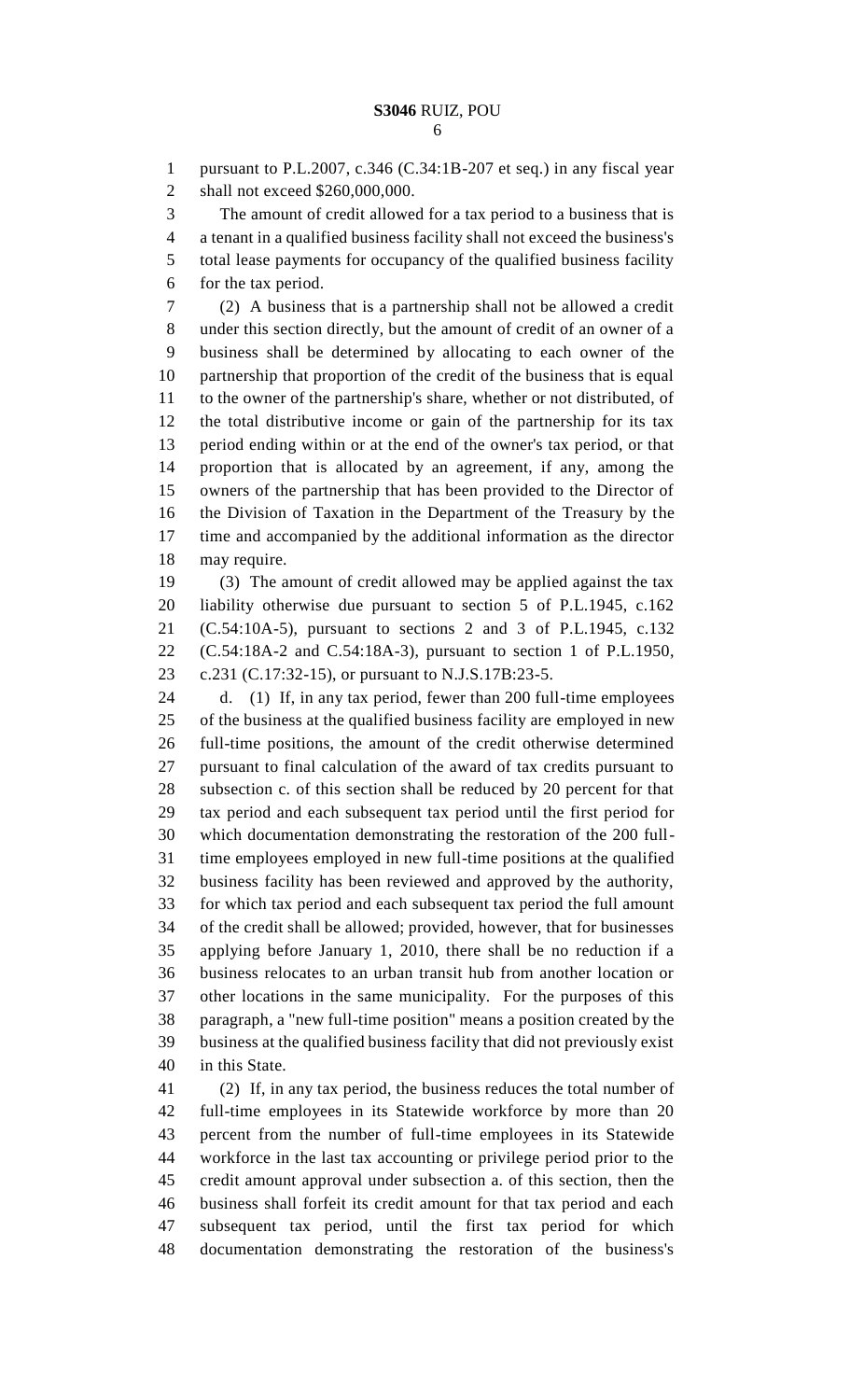Statewide workforce to the threshold levels required by this paragraph has been reviewed and approved by the authority, for which tax period and each subsequent tax period the full amount of the credit shall be allowed.

 (3) If, in any tax period, (a) the number of full-time employees employed by the business at the qualified business facility located in an urban transit hub within an eligible municipality drops below 250, or (b) the number of full-time employees, who are not the subject of intra-State job transfers, pursuant to paragraph (8) of subsection a. of this section, employed by the business at any other business facility in the State, whether or not located in an urban transit hub within an eligible municipality, drops by more than 20 percent from the number of full-time employees in its workforce in the last tax accounting or privilege period prior to the credit amount approval under this section, then the business shall forfeit its credit amount for that tax period and each subsequent tax period, until the first tax period for which documentation demonstrating the restoration of the number of full-time employees employed by the business at the qualified business facility to 250 or an increase above the 20 percent reduction has been reviewed and approved by the authority, for which tax period and each subsequent tax period the full amount of the credit shall be allowed.

 (4) (i) If the qualified business facility is sold in whole or in part during the 10-year eligibility period, the new owner shall not acquire the capital investment of the seller and the seller shall forfeit all credits for the tax period in which the sale occurs and all subsequent tax periods; provided, however, that any credits of tenants shall remain unaffected.

 (ii) If a tenant subleases its tenancy in whole or in part during the 10-year eligibility period, the new tenant shall not acquire the credit of the sublessor, and the sublessor tenant shall forfeit all credits for the tax period of its sublease and all subsequent tax periods.

 e. (1) The Executive Director of the New Jersey Economic Development Authority, in consultation with the Director of the Division of Taxation in the Department of the Treasury, shall adopt rules in accordance with the "Administrative Procedure Act," P.L.1968, c.410 (C.52:14B-1 et seq.) as are necessary to implement P.L.2007, c.346 (C.34:1B-207 et seq.), including, but not limited to: examples of and the determination of capital investment; the enumeration of eligible municipalities; specific delineation of urban transit hubs; the determination of the limits, if any, on the expense or type of furnishings that may constitute capital improvements; the promulgation of procedures and forms necessary to apply for a credit, including the enumeration of the certification procedures and allocation of tax credits for different phases of a qualified business facility or mixed use project; and provisions for credit applicants to be charged an initial application fee, and ongoing service fees, to cover the administrative costs related to the credit.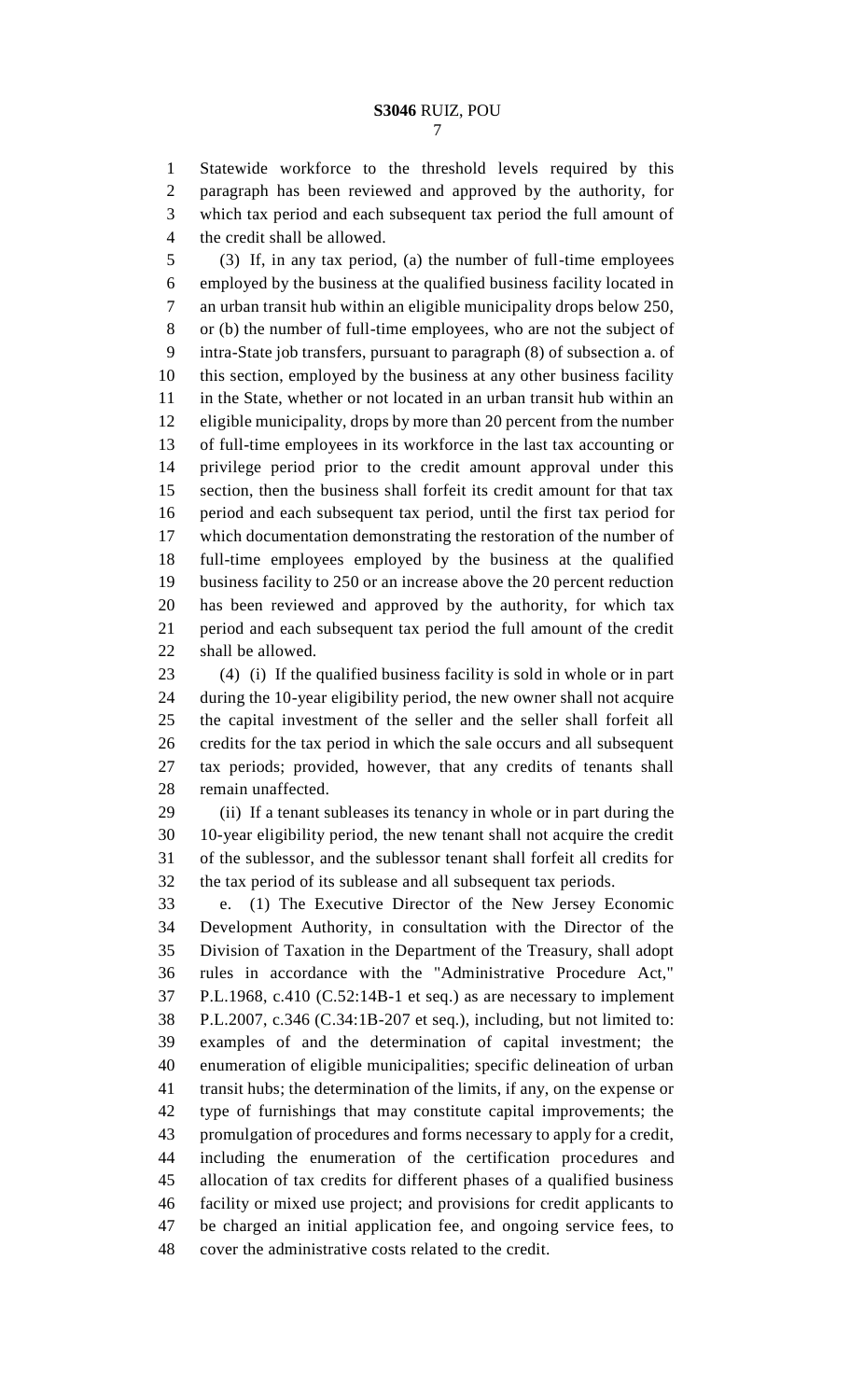(2) Through regulation, the authority shall establish standards based on the green building manual prepared by the Commissioner of Community Affairs, pursuant to section 1 of P.L.2007, c.132 (C.52:27D-130.6), regarding the use of renewable energy, energy- efficient technology, and non-renewable resources in order to reduce environmental degradation and encourage long-term cost reduction. (cf: P.L.2017, c.314, s.1)

 2. Section 35 of P.L.2009, c.90 (C.34:1B-209.3) is amended to read as follows:

 35. a. (1) A developer, upon application to and approval from the authority, shall be allowed a credit of up to 35 percent of its capital investment, or up to 40 percent for a project located in a Garden State Growth Zone, made after the effective date of P.L.2009, c.90 (C.52:27D-489a et al.) but prior to its submission of documentation pursuant to subsection c. of this section, in a qualified residential project, pursuant to the restrictions and requirements of this section. To be eligible for any tax credits authorized under this section, a developer shall demonstrate to the authority, through a project pro forma analysis at the time of application, that the qualified residential project is likely to be realized with the provision of tax credits at the level requested, but is not likely to be accomplished by private enterprise without the tax credits. The value of all credits approved by the authority pursuant to this section for qualified residential projects may be up to \$150,000,000, except as may be increased by the authority as set forth below and as set forth in paragraph (5) of this subsection; provided; however, that the combined value of all credits approved by the authority pursuant to section 3 of P.L.2007, c.346 **[**(C.34:1B-207)**]** (C.34:1B-209) and this section shall not exceed \$1,750,000,000, except as may be increased by the authority as set forth in paragraph (5) of this subsection. The authority shall monitor application and allocation activity under P.L.2007, c.346 (C.34:1B-207 et seq.), and if sufficient credits are available after taking into account allocation under P.L.2007, c.346 (C.34:1B-207 et seq.) to those qualified business facilities for which applications have been filed or for which applications are reasonably anticipated, and if the executive director judges certain qualified residential projects to be meritorious, the aforementioned \$150,000,000 cap may, in the discretion of the executive director, from time to time, be exceeded for allocation to qualified residential projects in amounts as the executive director deems reasonable, justified, and appropriate. In allocating all credits to qualified residential projects under this section, the executive director shall take into account, together with other factors deemed relevant by the executive director: input from the municipality in which the project is to be located; whether the project contributes to the recovery of areas affected by Hurricane Sandy; whether the project furthers specific State or municipal planning and development objectives, or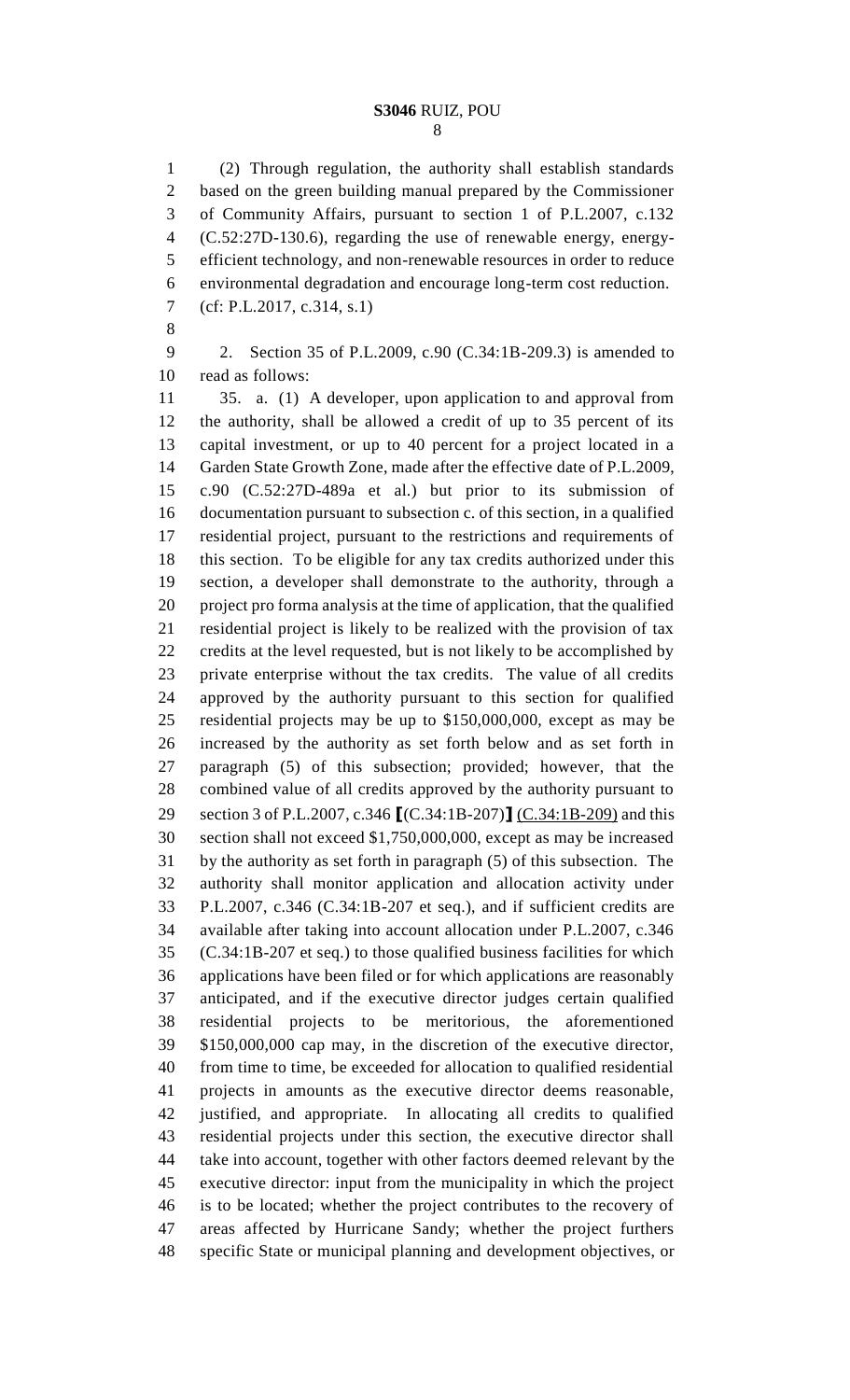both; and whether the project furthers a public purpose, such as

 catalyzing urban development or maximizing the value of vacant, dilapidated, outmoded, government-owned, or underutilized property, or both.

 (2) A developer shall make or acquire capital investments totaling not less than \$50,000,000 in a qualified residential project to be eligible for a credit under this section. A developer that acquires a qualified residential project shall also be deemed to have acquired the capital investment made or acquired by the seller.

 (3) The capital investment requirement may be met by the developer or by one or more of its affiliates.

 (4) A developer of a mixed use project shall be allowed a credit pursuant to subparagraph (a) or (b) of this paragraph, but not both.

 (a) A developer shall be allowed a credit in accordance with this section for a qualified residential project that includes a mixed use project.

 (b) A developer shall be allowed a credit of up to 35 percent of its capital investment, or up to 40 percent for a project located in a Garden State Growth Zone, made after the effective date of P.L.2011, c.89, but prior to its submission of documentation pursuant to subsection c. of this section, in a qualified residential project that is part of a mixed use project, provided that:

 (i) the capital investment in the qualified residential project represents at least \$17,500,000 of the total capital investment in the mixed use project; and

 (ii) the total capital investment in the mixed use project of which the qualified residential project is a part is not less than \$50,000,000.

 The allowance of credits under this paragraph shall be subject to the restrictions and requirements, to the extent that those are not inconsistent with the provisions of this paragraph, set forth in paragraphs (1) through (3) of this subsection, including, but not limited to, the requirement prescribed in paragraph (1) of this subsection that the developer shall demonstrate to the authority, through a project pro forma analysis at the time of application, that the qualified residential project is likely to be realized with the provision of tax credits at the level requested but is not likely to be accomplished by private enterprise without the tax credits.

As used in this subparagraph:

 "Mixed use project" means a project comprising both a qualified residential project and a qualified business facility.

 (5) The authority may approve and allocate credits for qualified residential projects in a value sufficient to meet the requirements of all applications that were received by the authority between October 24, 2012 and December 21, 2012, without regard to the terms of any competitive solicitation, except for the \$33,000,000 per project cap, and without need for reapplication by any applicant. The authority shall take final action on those applications prior to the 120th day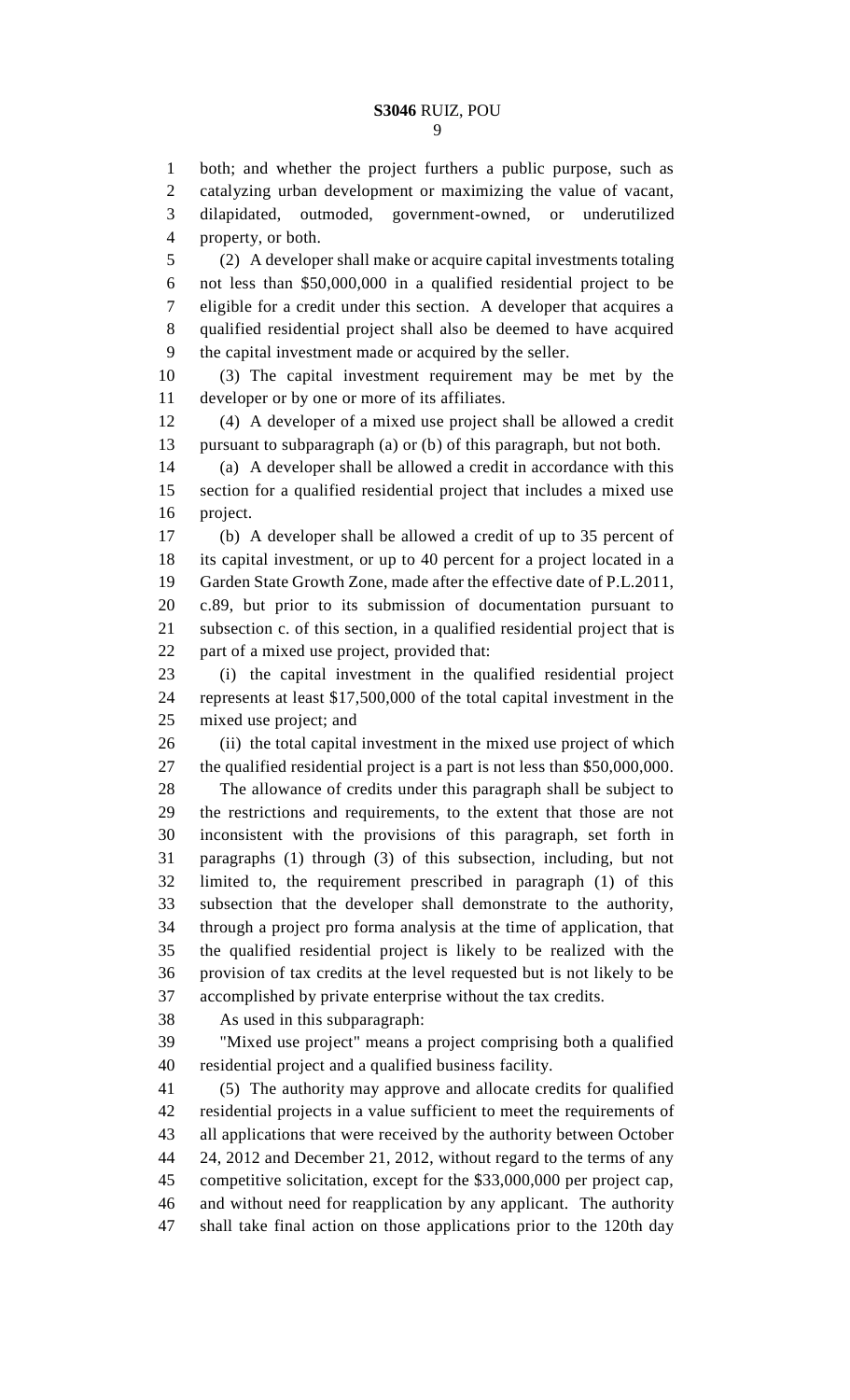after the date of enactment of the "New Jersey Economic Opportunity Act of 2013," P.L.2013, c.161 (C.52:27D-489p et al.). b. (1) A developer shall apply for the credit under this section on or prior to December 21, 2012 but may thereafter supplement an application as may be requested by the authority. A developer shall submit its documentation for approval of its credit amount no later than **[**April 26, 2021**]** December 31, 2023. (2) If a developer has submitted an application under this section and the application has not been approved for any reason, the lack of approval shall not serve to prejudice in any way the consideration of a new application as may be submitted for the project for the provision of incentives offered pursuant to the "New Jersey Economic Opportunity Act of 2013," P.L.2013, c.161 (C.52:27D- 489p et al.). c. The credit shall be administered in accordance with the provisions of subsections c. and e. of section 3 of P.L.2007, c.346 (C.34:1B-209), as amended by section 32 of P.L.2009, c.90, and section 33 of P.L.2009, c.90 (C.34:1B-209.1), except that: (1) all references therein to "business" and "qualified business facility" shall be deemed to refer respectively to "developer" and "qualified residential project," as those terms are defined in section 34 of P.L.2009, c.90 (C.34:1B-209.2); and (2) all references therein to credits claimed by tenants and to reductions or disqualifications in credits as determined by annual review of the authority shall be disregarded. For purposes of a "mixed use project" as that term is used and defined pursuant to subparagraph (b) of paragraph (4) of subsection a. of this section, "qualified business facility" means that term as defined pursuant to section 2 of P.L.2007, c.346 (C.34:1B-208). (cf: P.L.2017, c.314, s.2) 3. Section 6 of P.L.2009, c.90 (C.52:27D-489f) is amended to read as follows: 6. a. Up to the limits established in subsection b. of this section and in accordance with a redevelopment incentive grant agreement, beginning upon the receipt of occupancy permits for any portion of the redevelopment project, or upon any other event evidencing project completion as set forth in the incentive grant agreement, the State Treasurer shall pay to the developer incremental State revenues directly realized from businesses operating at the site of the redevelopment project from the following taxes: the Corporation Business Tax Act (1945), P.L.1945, c.162 (C.54:10A-1 et seq.), the tax imposed on marine insurance companies pursuant to R.S.54:16-1 et seq., the tax imposed on insurers generally, pursuant to P.L.1945, c.132 (C.54:18A-1 et seq.), the public utility franchise tax, public utilities gross receipts tax and public utility excise tax imposed on sewerage and water corporations pursuant to P.L.1940, c.5 (C.54:30A-49 et seq.), those tariffs and charges imposed by electric,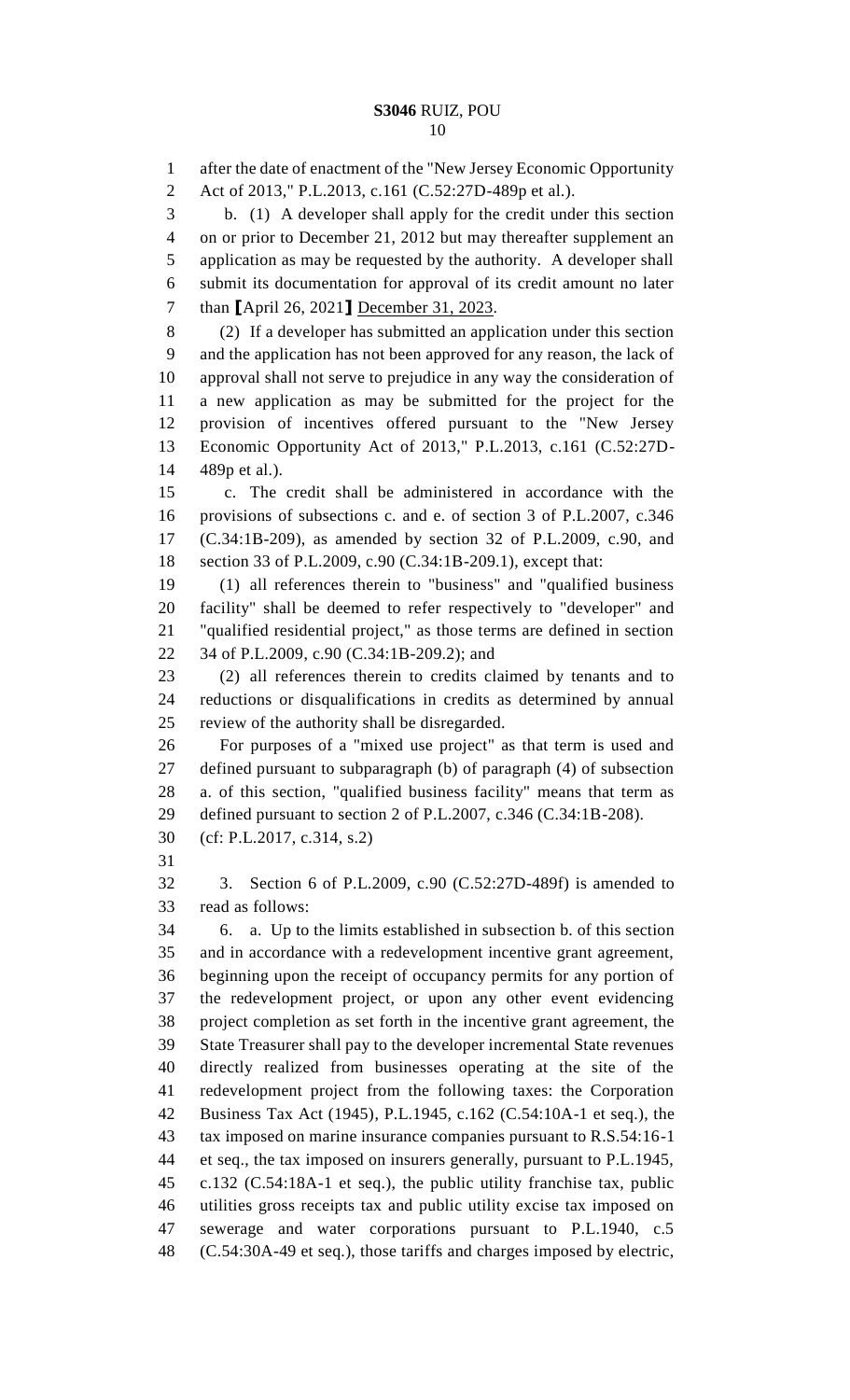natural gas, telecommunications, water and sewage utilities, and cable television companies under the jurisdiction of the New Jersey Board of Public Utilities, or comparable entity, except for those tariffs, fees, or taxes related to societal benefits charges assessed pursuant to section 12 of P.L.1999, c.23 (C.48:3-60), any charges paid for compliance with the "Global Warming Response Act," P.L.2007, c.112 (C.26:2C-37 et seq.), transitional energy facility assessment unit taxes paid pursuant to section 67 of P.L.1997, c.162 (C.48:2-21.34), and the sales and use taxes on public utility and cable television services and commodities, the tax derived from net profits from business, a distributive share of partnership income, or a pro rata share of S corporation income under the "New Jersey Gross Income Tax Act," N.J.S.54A:1-1 et seq., the tax derived from a business at the site of a redevelopment project that is required to collect the tax pursuant to the "Sales and Use Tax Act," P.L.1966, c.30 (C.54:32B-1 et seq.), the tax imposed pursuant to P.L.1966, c.30 (C.54:32B-1 et seq.) from the purchase of furniture, fixtures and equipment, or materials for the remediation, the construction of new structures at the site of a redevelopment project, the hotel and motel occupancy fee imposed pursuant to section 1 of P.L.2003, c.114 (C.54:32D-1), or the portion of the fee imposed pursuant to section 3 of P.L.1968, c.49 (C.46:15-7) derived from the sale of real property at the site of the redevelopment project and paid to the State Treasurer for use by the State, that is not credited to the "Shore Protection Fund" or the "Neighborhood Preservation Nonlapsing Revolving Fund" ("New Jersey Affordable Housing Trust Fund") pursuant to section 4 of P.L.1968, c.49 (C.46:15-8). Any developer shall be allowed to assign their ability to apply for the tax credit under this subsection to a non-profit organization with a mission dedicated to attracting investment and completing development and redevelopment projects in a Garden State Growth Zone. The non- profit organization may make an application on behalf of a developer which meets the requirements for the tax credit, or a group of non- qualifying developers, such that these will be considered a unified project for the purposes of the incentives provided under this section.

 b. (1) Up to an average of 75 percent of the projected annual incremental revenues or 85 percent of the projected annual incremental revenues in a Garden State Growth Zone may be pledged towards the State portion of an incentive grant.

 (2) In the case of a qualified residential project or a project involving university infrastructure, if the authority determines that the estimated amount of incremental revenues pledged towards the State portion of an incentive grant is inadequate to fully fund the amount of the State portion of the incentive grant, then in lieu of an incentive grant based on the incremental revenues, the developer shall be awarded tax credits equal to the full amount of the incentive grant.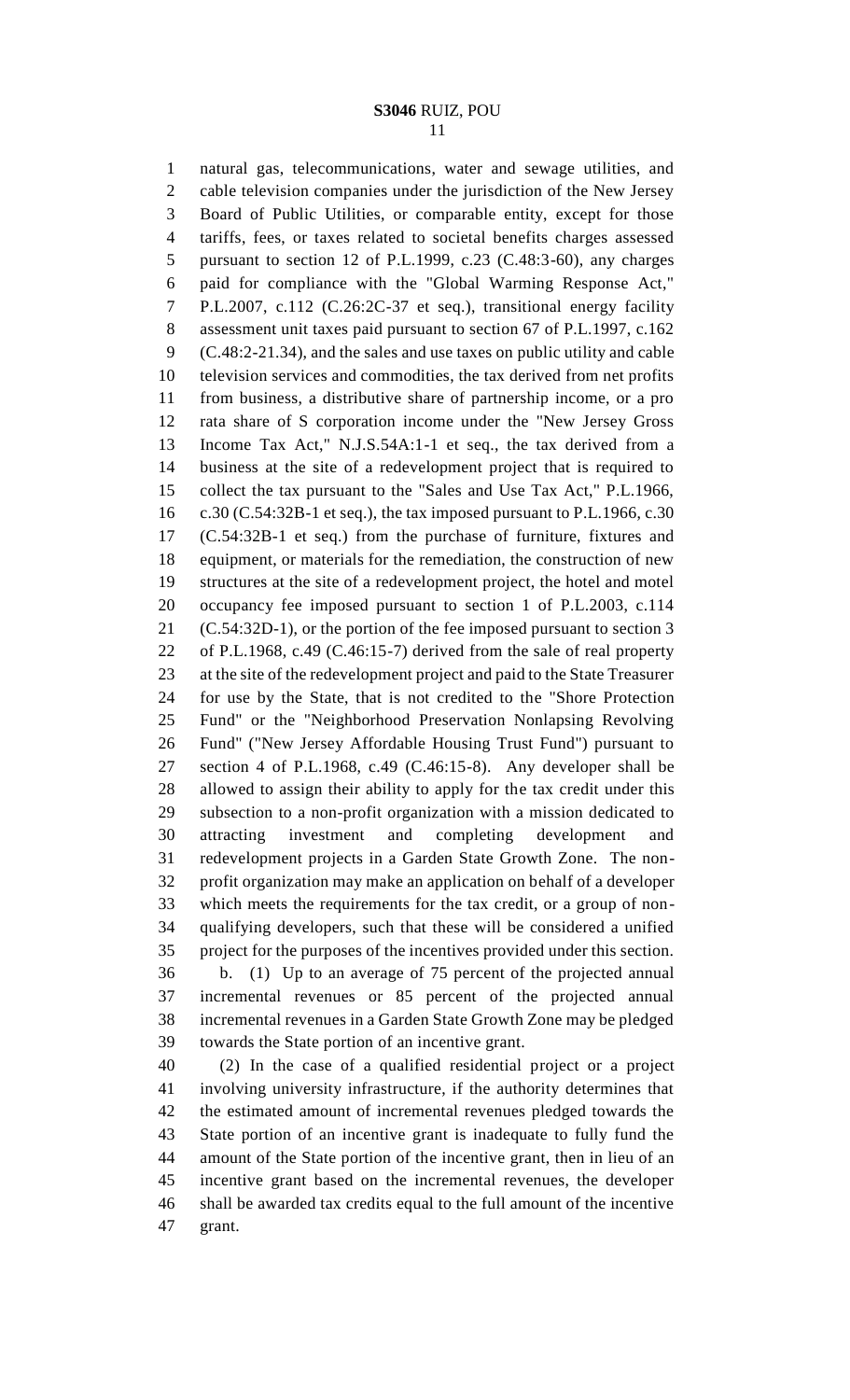(3) In the case of a mixed use parking project, if the authority determines that the estimated amount of incremental revenues pledged towards the State portion of an incentive grant is inadequate to fully fund the amount of the State portion of the incentive grant, then, in lieu of an incentive grant based on the incremental revenues, the developer shall be awarded tax credits equal to the full amount of the incentive grant.

 The value of all credits approved by the authority pursuant to paragraphs (2) and (3) of this subsection shall not exceed \$823,000,000, of which:

 (a) \$250,000,000 shall be restricted to qualified residential projects within Atlantic, Burlington, Camden, Cape May, Cumberland, Gloucester, Ocean, and Salem counties, of which \$175,000,000 of the credits shall be restricted to the following categories of projects: (i) qualified residential projects located in a Garden State Growth Zone located within the aforementioned counties; and (ii) mixed use parking projects located in a Garden State Growth Zone or urban transit hub located within the aforementioned counties; (iii) and \$75,000,000 of the credits shall be restricted to qualified residential projects in municipalities with a 2007 Municipal Revitalization Index of 400 or higher as of the date of enactment of the "New Jersey Economic Opportunity Act of 2013," P.L.2013, c.161 (C.52:27D-489p et al.) and located within the aforementioned counties;

 (b) \$395,000,000 shall be restricted to the following categories of projects: (i) qualified residential projects located in urban transit hubs that are commuter rail in nature that otherwise do not qualify under subparagraph (a) of this paragraph; (ii) qualified residential projects located in Garden State Growth Zones that do not qualify under subparagraph (a) of this paragraph; (iii) mixed use parking projects located in urban transit hubs or Garden State Growth Zones that do not qualify under subparagraph (a) of this paragraph, provided however, an urban transit hub shall be allocated no more than \$25,000,000 for mixed use parking projects; (iv) qualified residential projects which are disaster recovery projects that otherwise do not qualify under subparagraph (a) of this paragraph; (v) qualified residential projects in SDA municipalities located in Hudson County that were awarded State Aid in State Fiscal Year 2013 through the Transitional Aid to Localities program and otherwise do not qualify under subparagraph (a) of this paragraph; (vi) \$25,000,000 of credits shall be restricted to mixed use parking projects in Garden State Growth Zones which have a population in excess of 125,000 and do not qualify under subparagraph (a) of this paragraph; (vii) \$40,000,000 of credits shall be restricted to qualified residential projects that include a theater venue for the performing arts and do not qualify under subparagraph (a) of this paragraph, which projects are located in a municipality with a population of less than 100,000 according to the latest federal decennial census, and within which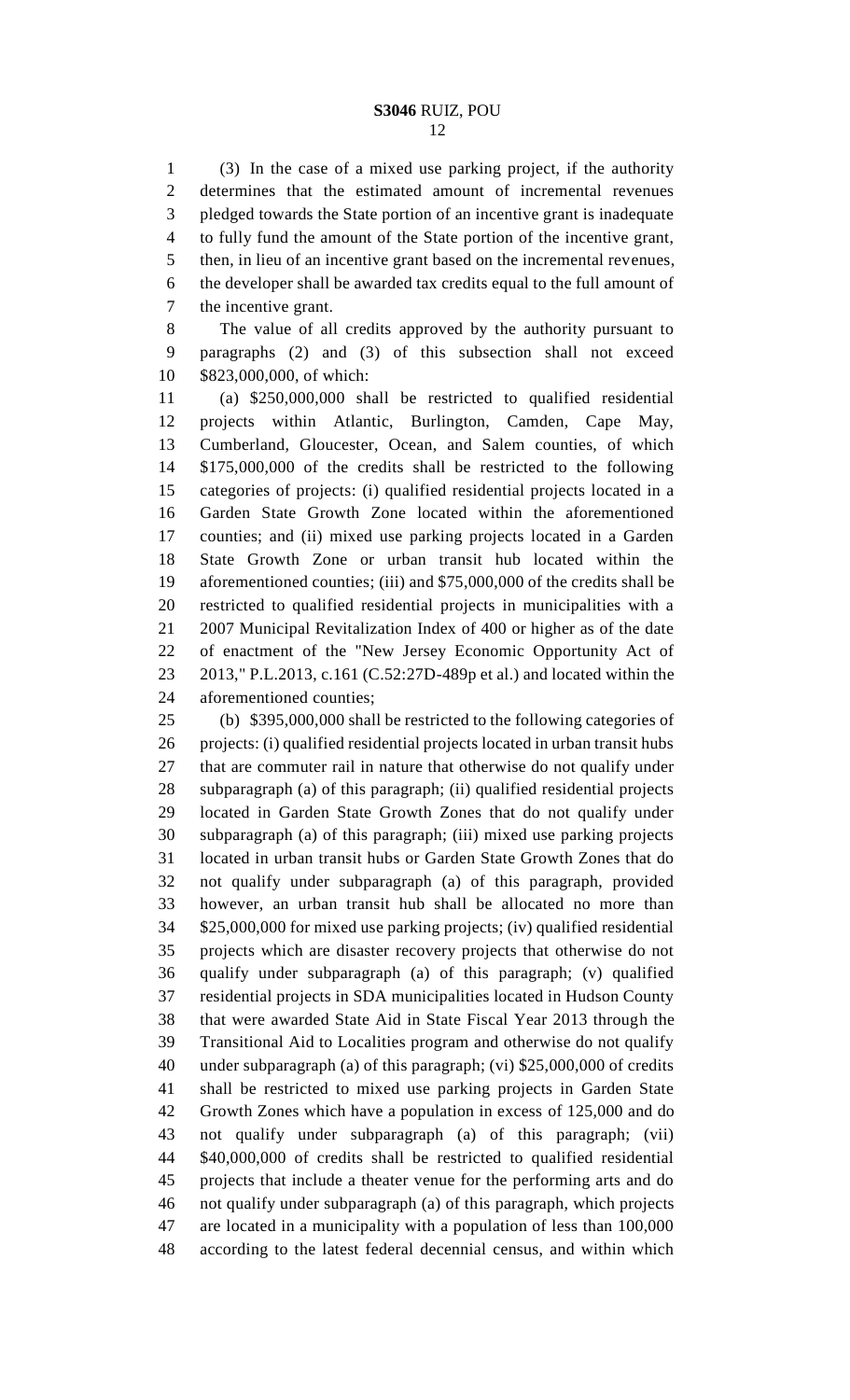municipality is located an urban transit hub and a campus of a public research university, as defined in section 1 of P.L.2009, c.308 (C.18A:3B-46); and (viii) \$105,000,000 of credits shall be restricted to qualified residential projects and mixed use parking projects in Garden State Growth Zones having a population in excess of 125,000 and do not qualify under subparagraph (a) of this paragraph;

 (c) \$87,000,000 shall be restricted to the following categories of projects: (i) qualified residential projects located in distressed municipalities, deep poverty pockets, highlands development credit receiving areas or redevelopment areas, otherwise not qualifying pursuant to subparagraph (a) or (b) of this paragraph; and (ii) mixed use parking projects that do not qualify under subparagraph (a) or (b) of this paragraph, and which are used by an independent institution of higher education, a school of medicine, a nonprofit hospital system, or any combination thereof; provided, however, that \$20,000,000 of the \$87,000,000 shall be allocated to mixed use parking projects that do not qualify under subparagraph (a) or (b) of this paragraph;

 (d) (i) \$16,000,000 shall be restricted to qualified residential projects that are located within a qualifying economic redevelopment and growth grant incentive area otherwise not qualifying under subparagraph (a), (b), or (c) of this paragraph; and

 (ii) an additional \$50,000,000 shall be restricted to qualified residential projects which, as of the effective date of P.L.2016, c.51, are located in a city of the first class with a population in excess of 270,000, are subject to a Renewal Contract for a Section 8 Mark-Up- To-Market Project from the United States Department of Housing and Urban Development, and for which an application for the award of tax credits under this subsection was submitted prior to January 1, 2016; and

 (e) \$25,000,000 shall be restricted to projects involving university infrastructure.

 (f) For subparagraphs (a) through (d) of this paragraph, not more than \$40,000,000 of credits shall be awarded to any qualified residential project in a deep poverty pocket or distressed municipality and not more than \$20,000,000 of credits shall be awarded to any other qualified residential project. The developer of a qualified residential project seeking an award of credits towards the funding of its incentive grant shall submit an incentive grant application prior to July 1, 2016 and if approved after September 18, 2013, the effective date of P.L.2013, c.161 (C.52:27D-489p et al.) shall submit a temporary certificate of occupancy for the project no later than **[**July 28, 2021**]** December 31, 2023. The developer of a mixed use parking project seeking an award of credits towards the funding of its incentive grant pursuant to subparagraph (c) of this paragraph and if approved after the effective date of P.L.2015, c.217, shall submit a temporary certificate of occupancy for the project no later than **[**July 28, 2021**]** December 31, 2023. The developer of a qualified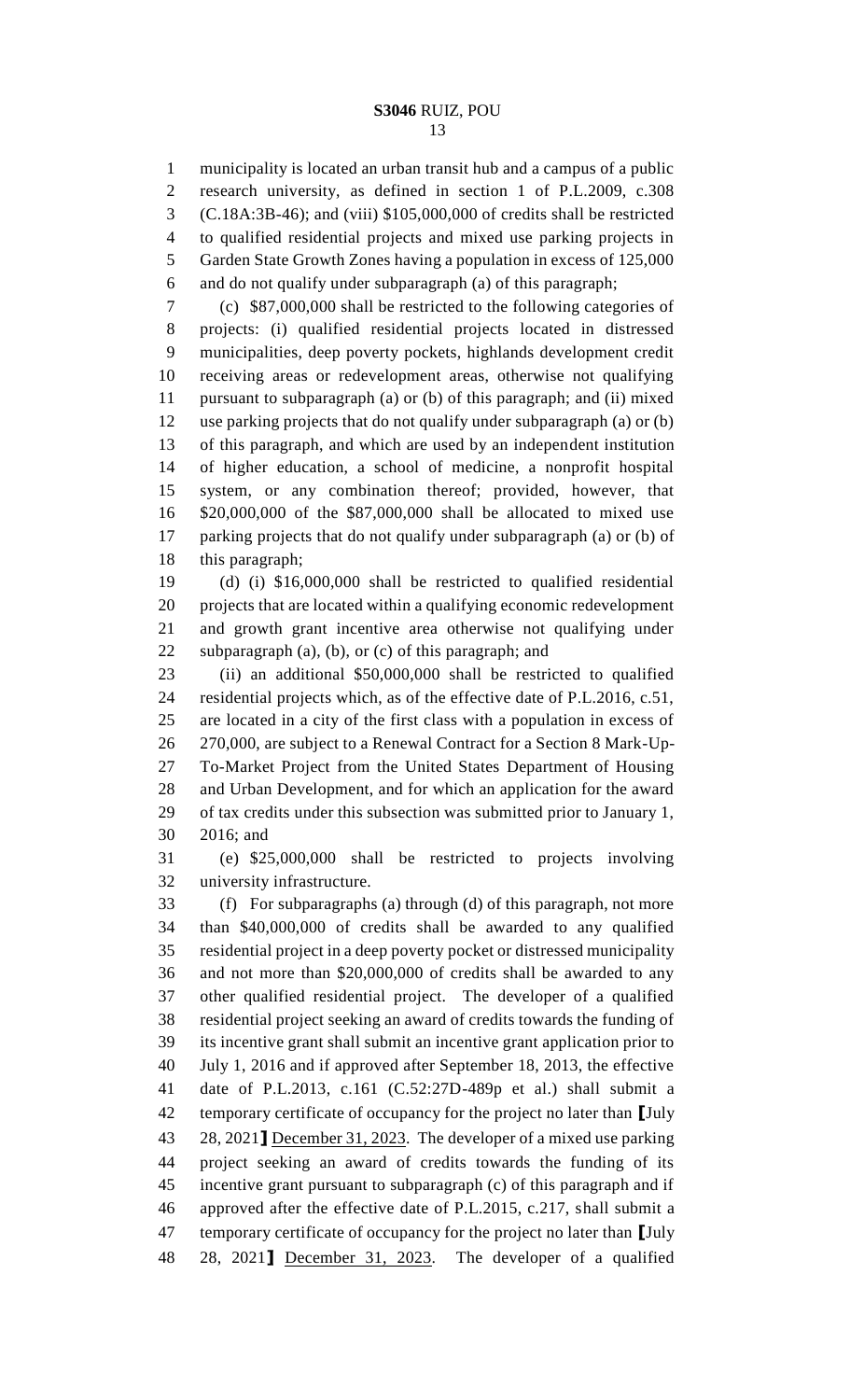residential project or a mixed use parking project seeking an award of credits toward the funding of its incentive grant for a project restricted under categories (vi) and (viii) of subparagraph (b) of this paragraph shall submit an incentive grant application prior to July 1, 5 2019, and if approved after the effective date of P.L.2017, c.59, shall submit a temporary certificate of occupancy for the project no later than **[**July 28, 2022**]** December 31, 2023 provided that the municipality in which the project is located shall have submitted to the chief executive officer of the authority a letter of support identifying up to six projects prior to July 1, 2018. The letter of support is to contain a project scope for each of the projects and may be supplemented from time to time until July 1, 2019. Applications for tax credits pursuant to this subsection relating to an ancillary infrastructure project or infrastructure improvement in the public right-of-way, or both, shall be accompanied with a letter of support relating to the project or improvement by the governing body or agency in which the project is located. Credits awarded to a developer pursuant to this subsection shall be subject to the same financial and related analysis by the authority, the same term of the grant, and the same mechanism for administering the credits, and shall be utilized or transferred by the developer as if the credits had been awarded to the developer pursuant to section 35 of P.L.2009, c.90 (C.34:1B-209.3) for qualified residential projects thereunder. No portion of the revenues pledged pursuant to the "New Jersey Economic Opportunity Act of 2013," P.L.2013, c.161 (C.52:27D- 489p et al.) shall be subject to withholding or retainage for adjustment, in the event the developer or taxpayer waives its rights to claim a refund thereof.

 (4) A developer may apply to the Director of the Division of Taxation in the Department of the Treasury and the chief executive officer of the authority for a tax credit transfer certificate, if the developer is awarded a tax credit pursuant to paragraph (2) or paragraph (3) of this subsection, covering one or more years, in lieu of the developer being allowed any amount of the credit against the tax liability of the developer. The tax credit transfer certificate, upon receipt thereof by the developer from the director and the chief executive officer of the authority, may be sold or assigned, in full or in part, to any other person who may have a tax liability pursuant to section 5 of P.L.1945, c.162 (C.54:10A-5), sections 2 and 3 of P.L.1945, c.132 (C.54:18A-2 and C.54:18A-3), section 1 of P.L.1950, c.231 (C.17:32-15), or N.J.S.17B:23-5. The certificate provided to the developer shall include a statement waiving the developer's right to claim that amount of the credit against the taxes that the developer has elected to sell or assign. The sale or assignment of any amount of a tax credit transfer certificate allowed under this paragraph shall not be exchanged for consideration received by the developer of less than 75 percent of the transferred credit amount before considering any further discounting to present